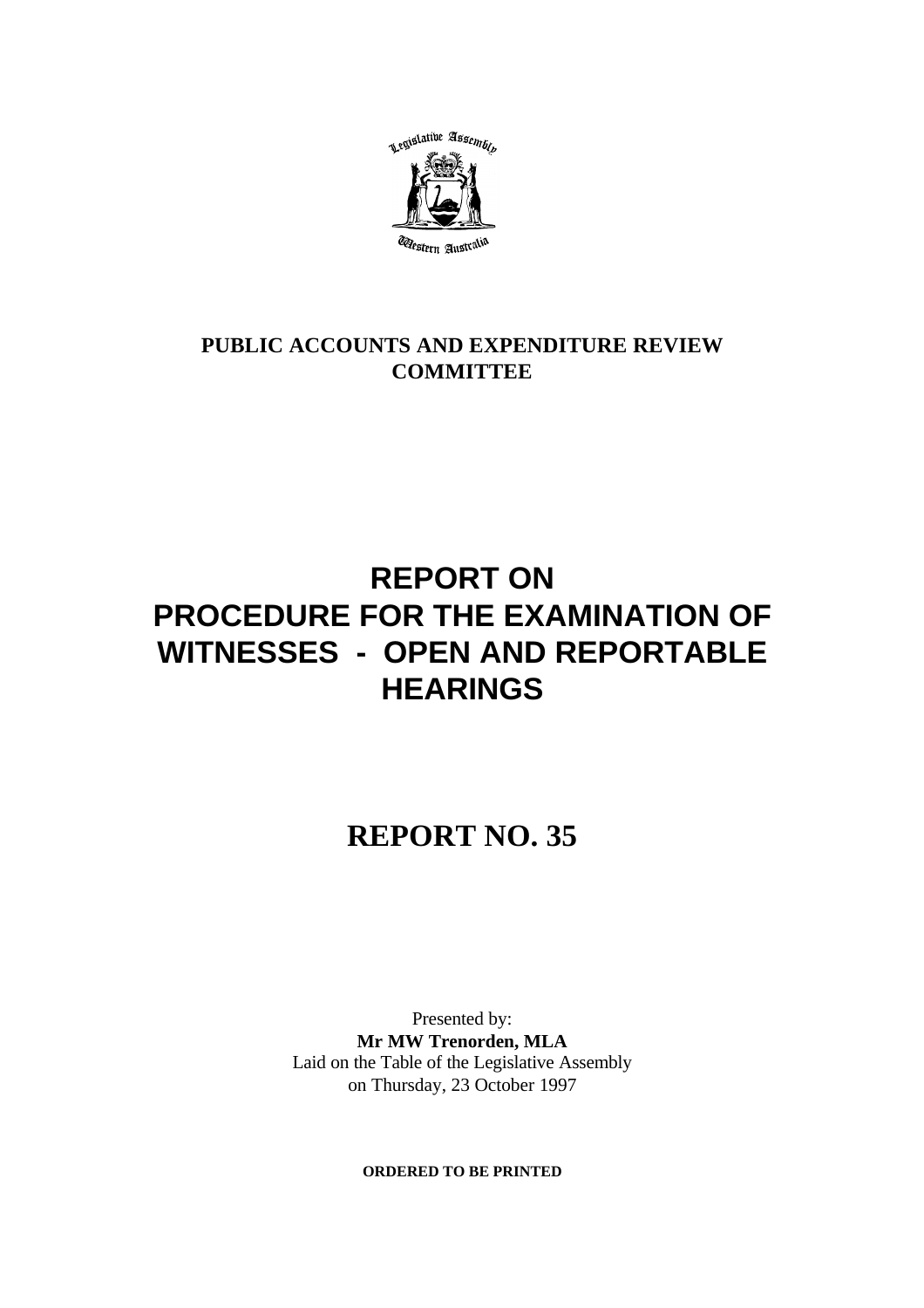*Further copies available from:*

Public Accounts and Expenditure Review Committee Legislative Assembly Parliament House PERTH WA 6000

| Telephone: | $(08)$ 9222 7467 |
|------------|------------------|
| Facsimile: | (08) 9222 7804   |



*Utestern Australia* 

Published by the Legislative Assembly, Perth, Western Australia 6000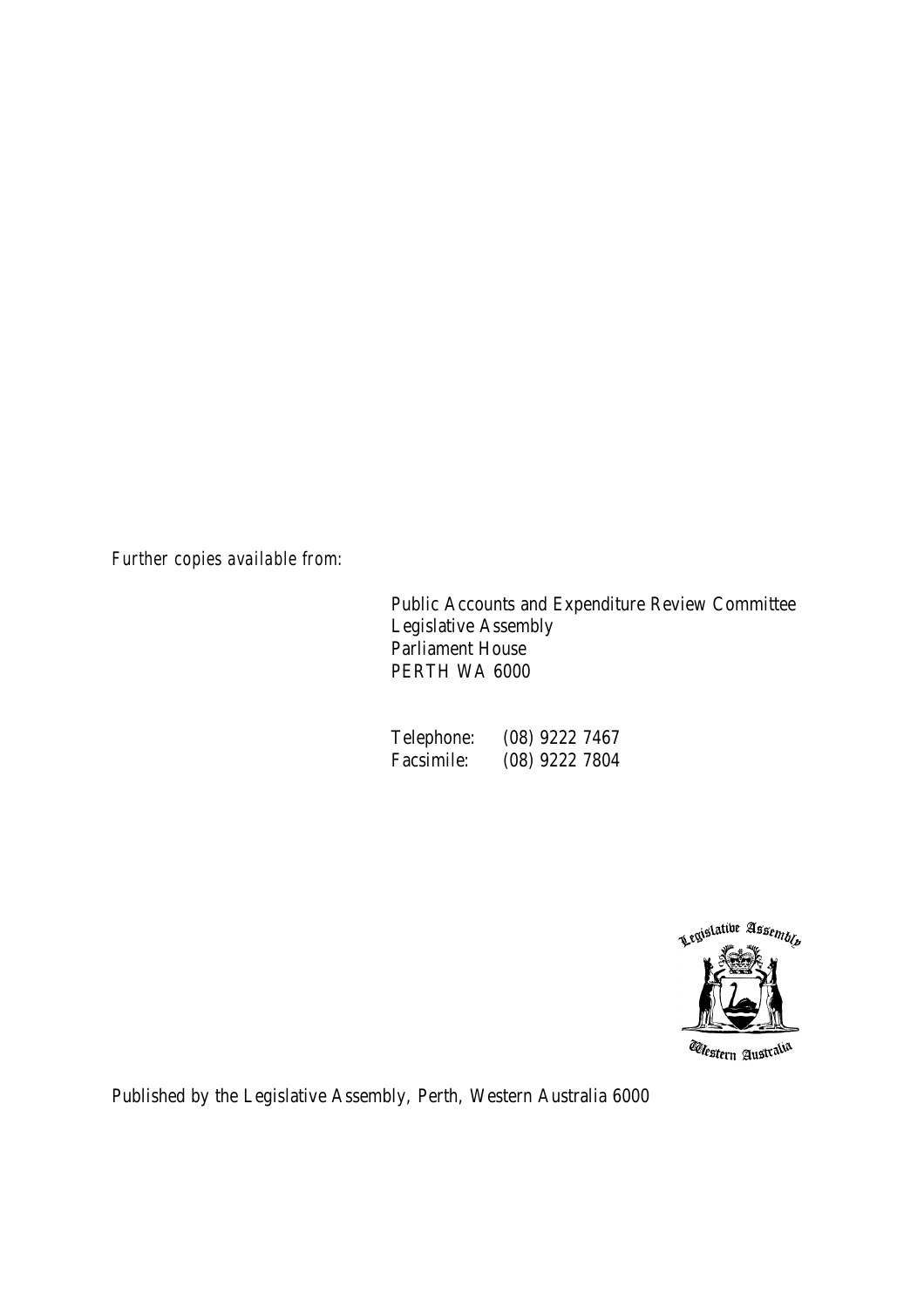#### **COMMITTEE'S FUNCTIONS AND POWERS**

The Committee obtains its powers and functions from the Standing Orders of the Legislative Assembly. Standing Order 412(1) states that the functions of the Committee are:

to inquire into, consider and report to the Parliament on any proposal, matter or thing connected with the receipt and expenditure of public moneys, including moneys allocated under the Annual Appropriation Bills and the Loan Fund.

Moreover, the Committee is empowered by Standing Order 412(2) to inquire into and report to the Assembly on certain specific matters and on any question which it deems necessary to investigate and consider whether the objectives of public expenditure are being achieved or may be achieved more economically.

#### **MEMBERS OF THE COMMITTEE**

**Chairman** Mr M.W. Trenorden, MLA **Deputy Chairman** Mr L. Graham, MLA **Members** Mrs M.R. Holmes, MLA Ms A.J.G. MacTiernan, MLA Mr I.F. Osborne, MLA

#### **COMMITTEE STAFF**

**Senior Research Officer/Secretary** Mr Andrew Young **Research Officer** Ms Amanda Millsom-May **Research Officer** Ms Kirsten Robinson **Secretary/Stenographer** Mrs Patricia Roach

#### **COMMITTEE ADDRESS**

Legislative Assembly Annexe 34 Parliament Place *Telephone: (08) 9222 7467* West Perth WA 6005 *Facsimile (08) 9222 7804*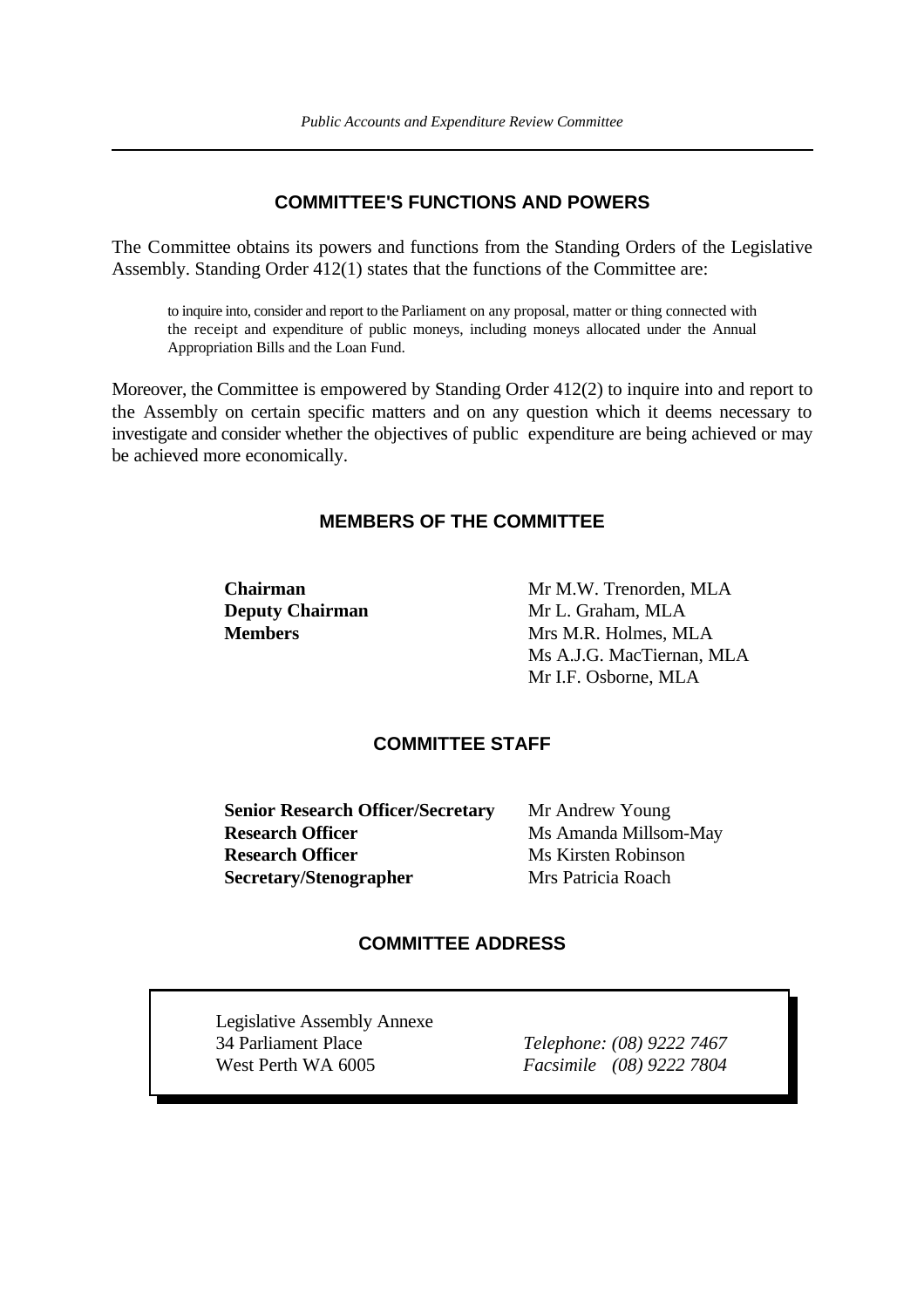### **Table of Contents**

|                                                                       | Page No. |
|-----------------------------------------------------------------------|----------|
| Introduction                                                          |          |
| Procedure for Examination of Witnesses - Open and Reportable Hearings |          |

**MAX TRENORDEN, MLA CHAIRMAN**

**23 October 1997**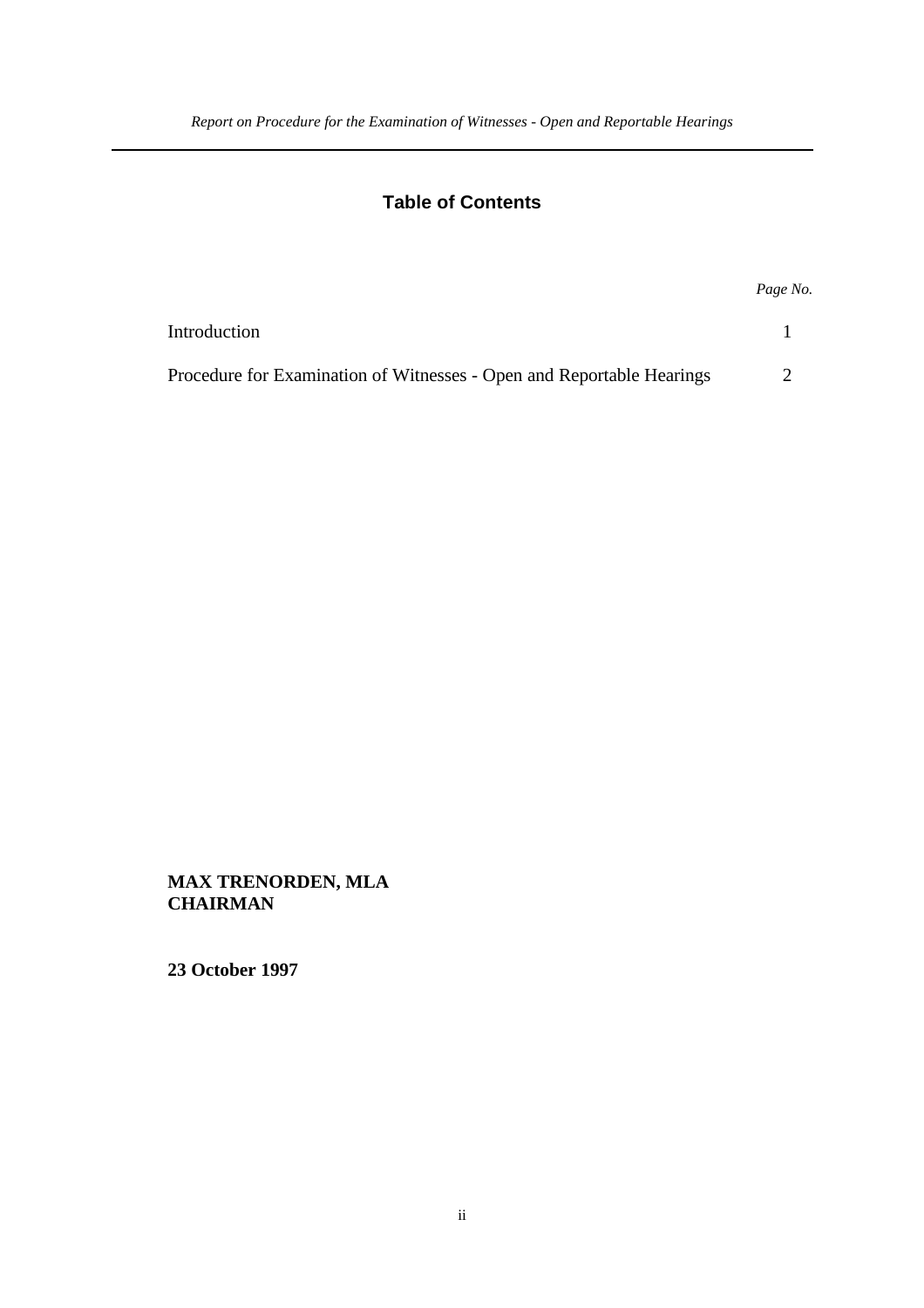## **INTRODUCTION**

The purpose of this Report is twofold: firstly, to outline the Public Accounts and Expenditure Review Committee's procedure for examining witnesses and secondly, to clarify the rights of witnesses to speak publicly about their evidence. Specifically, the Report highlights three areas: the conduct of evidence hearings; public statements by witnesses; and the availability of uncorrected/corrected transcripts of evidence.

The intense public and media interest generated by the Committee's inquiry into the Western Australian Tourism Commission's sponsorship agreement with the Global Dance Foundation Inc. provided the impetus for clarifying the Committee's evidence procedures. At the outset of its hearings into the abovementioned inquiry, the Committee resolved:

That unless otherwise directed by the Committee, hearings will be open to the public within the meaning of Standing Order  $373<sup>1</sup>$  of the Legislative Assembly and evidence given to the Committee will be reportable, within the meaning of Standing Order  $375<sup>2</sup>$ .

In relation to allowing witnesses to speak publicly about their evidence and making transcripts available, the Committee sought advice from the Clerk of the Legislative Assembly. From this discussion, it was decided to allow witnesses to make public statements, but they could not quote from nor distribute uncorrected transcripts. Further, corrected transcripts of evidence would not be released until the Committee had reported to the Legislative Assembly. This was to allow the Committee time to thoroughly analyse and review all available evidence before formulating its report. Indeed, it has been the Committee's standard practice, in line with the procedures of Parliament, to only release transcripts upon the tabling of a report. To reflect this position, the Committee formally resolved:

That witnesses be able to make public comments about their evidence, unless otherwise directed, in Committee inquiries and be advised that they are not permitted to release or quote from uncorrected transcripts.

#### Further, the Committee reaffirmed:

That transcripts not be made available prior to the Committee reporting to the House.

In clarifying its evidence procedures, the Committee has sought to balance the rights of witnesses with achieving due process.

 $\frac{1}{1}$  Standing Order 373 states: 'When a Committee is examining witnesses, strangers may be admitted, but shall be excluded at the request of any Member, or at the discretion of the Chairman of the Committee, and shall always be excluded when the Committee is deliberating.'

<sup>&</sup>lt;sup>2</sup> Standing Order 375 states: 'Unless the House or the Committee otherwise orders, no Member of a Select Committee of the House shall, nor shall any other person, publish or disclose the evidence (including documentary evidence) received by such Committee until such evidence shall have been reported to the House.'